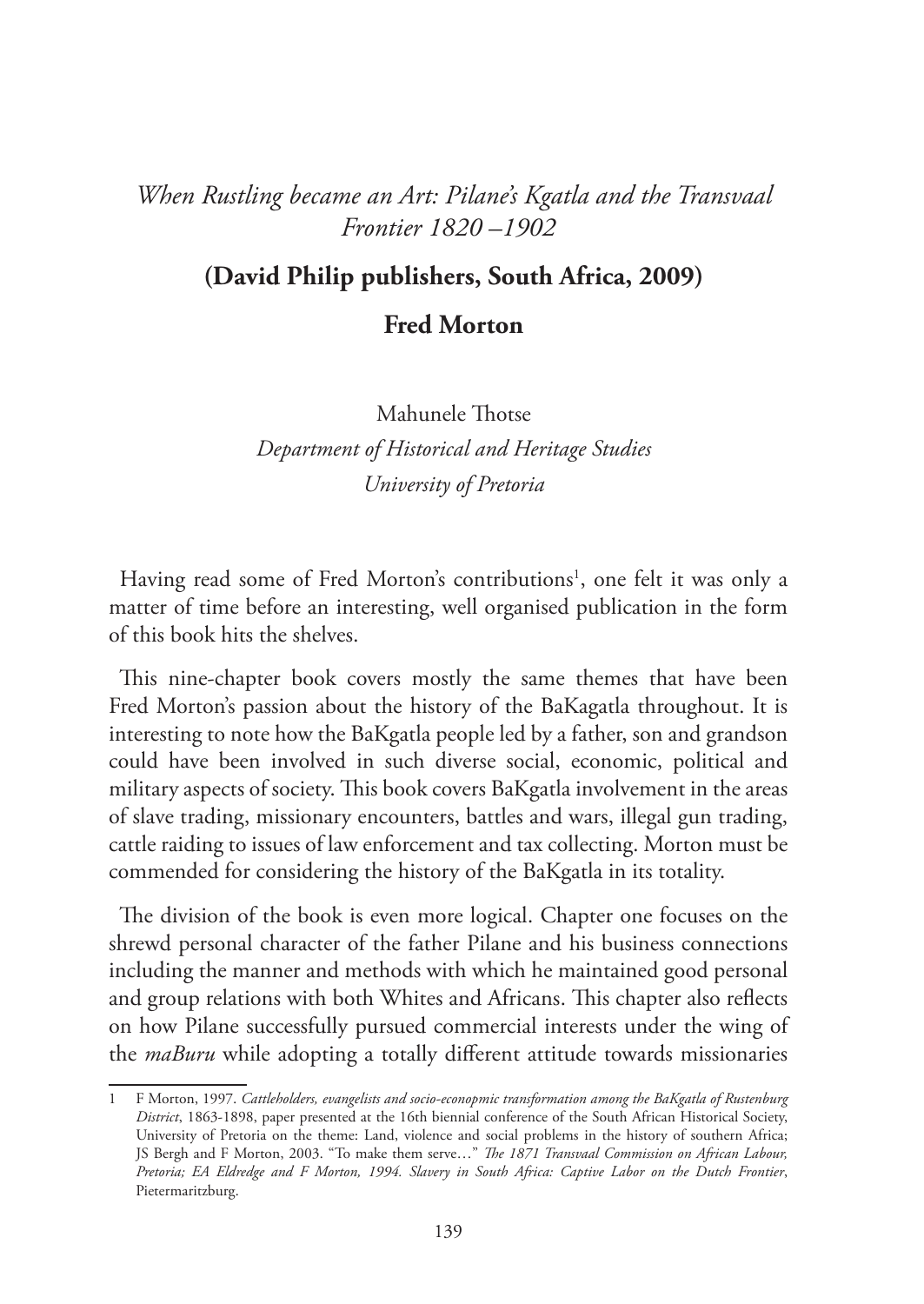whom he considered to be divisive of his people. It was probably this attitude and his closeness and support of whites that elevated Pilane into a political force within the region to an extent that he became authoritarian.<sup>2</sup>

The second chapter focuses on the persons of Kgamanyane, Pilane's son and successor and Paul Kruger. The chapter deals with aspects of how these two personalities developed and eventually assumed leadership over their respective peoples. The chapter also pays attention to the eventual reciprocal alliance between Kgamanyane and Kruger that even saw the former residing on the latter's property Saulspoort 38 (Chapter three). In chapter four, Morton reflects on the eventual emigration of Kgamanyane and his people from Saulspoort 38 into Bechuanaland border following the souring of relations as a result of clashes of interests between the two former allies detailed in the previous chapter.

Chapter five deals with aspects of war, first between the BaKgatla of Linchwe (who came to power in August 1875 following his father Kgamanyane's death in May) and the BaKwena of Sechele. Most importantly this chapter progresses into a discussion about the growing British presence in the Transvaal culminating in the British Annexation of the Transvaal in 1877. These after the Boers of the Transvaal had been displaced without resistance. However, that position was soon reversed when in August 1881 the British Annexation was overthrown.

In chapter six, the author focuses on the consolidation of the ZAR government which also meant that for BaKgatla to continue to breath and develop successfully they needed friendly relations with Kruger and his government. The next chapter therefore, observes the BaKgatla life under the British Bechuanaland Protectorate. Morton also notes how the BaKgatla noted the differences between the two white groups with the Boers called *maBuru* and the British called *maKgoa*.

Chapter eight pays attention to the westernisation of the BaKgatla through amongst other forms Christianisation. This would also serve to put them in good stead for purposes of engaging in business with other Bechuanaland leaders, most of who had already converted to the new religion. Another advantage would have been the fact that with the support of the Protectorate,

<sup>2</sup> F Morton, 2009. *When Rustling became an Art: Pilane's Kgatla and the Transvaal Frontier 1820-1902*, Claremont, p. 8.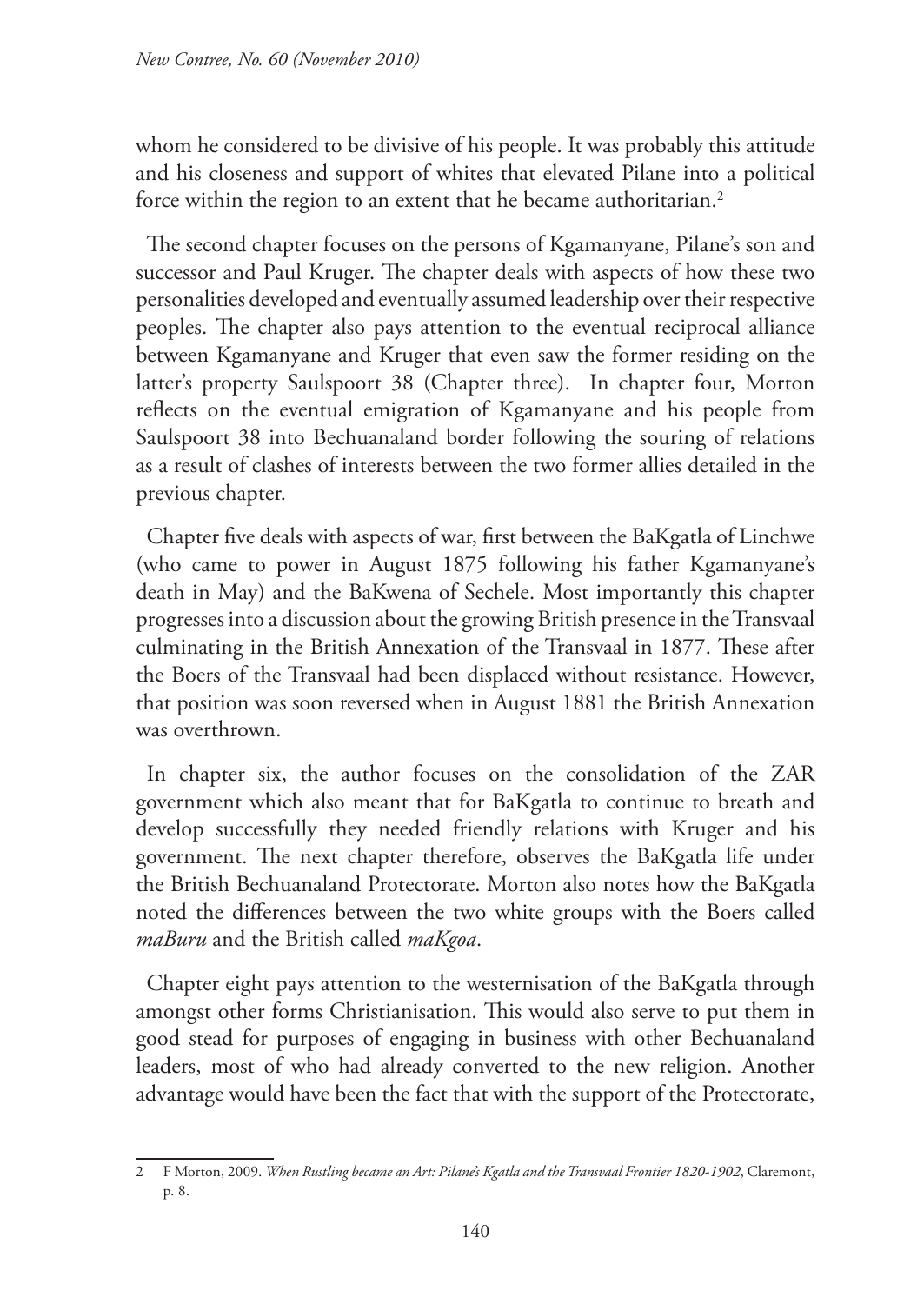Christian dikgosi were able to rein in headstrong missionaries and their disobedient converts.3

In the last chapter, initially the reluctance of Linchwe to commit himself and his people to fighting on either side of the 1899-1902 war between the Boers and the British is being dealt with, before he finally decided to fight on the side of the British. The chapter ends with a consideration of the cost of the war for the BaKgatla involvement and reflects on BaKgatla losses both in terms of human loss and cattle stock. Most importantly, noted the author, the BaKgatla fell short of attaining one important objective despite being on the victorious side, i.e. reclaiming their ancestral land in the Transvaal.4

Morton is to be congratulated on producing this book employing an almost comprehensive list of sources: archival sources, published government sources, newspapers, interviews, unpublished materials and theses and published sources. Both the glossary of the Kgatla terms and that of the nineteenthcentury Dutch terms makes it much more easy for readers who are not steeped in the two languages. The genealogies and the list of BaKgatla male regiments on pages 289 and 288 also make it readily accessible for any one interested in the history of the BaKgatla.

<sup>3</sup> F Morton, 2009. *When Rustling became an Art: Pilane's Kgatla and the Transvaal Frontier, 1820-1902*, Claremont, p. 209.

<sup>4</sup> F Morton, 2009. When *Rustling became an Art: Pilane's Kgatla and the Transvaal Frontier, 1820-1902*, Claremont, pp. 288-289.